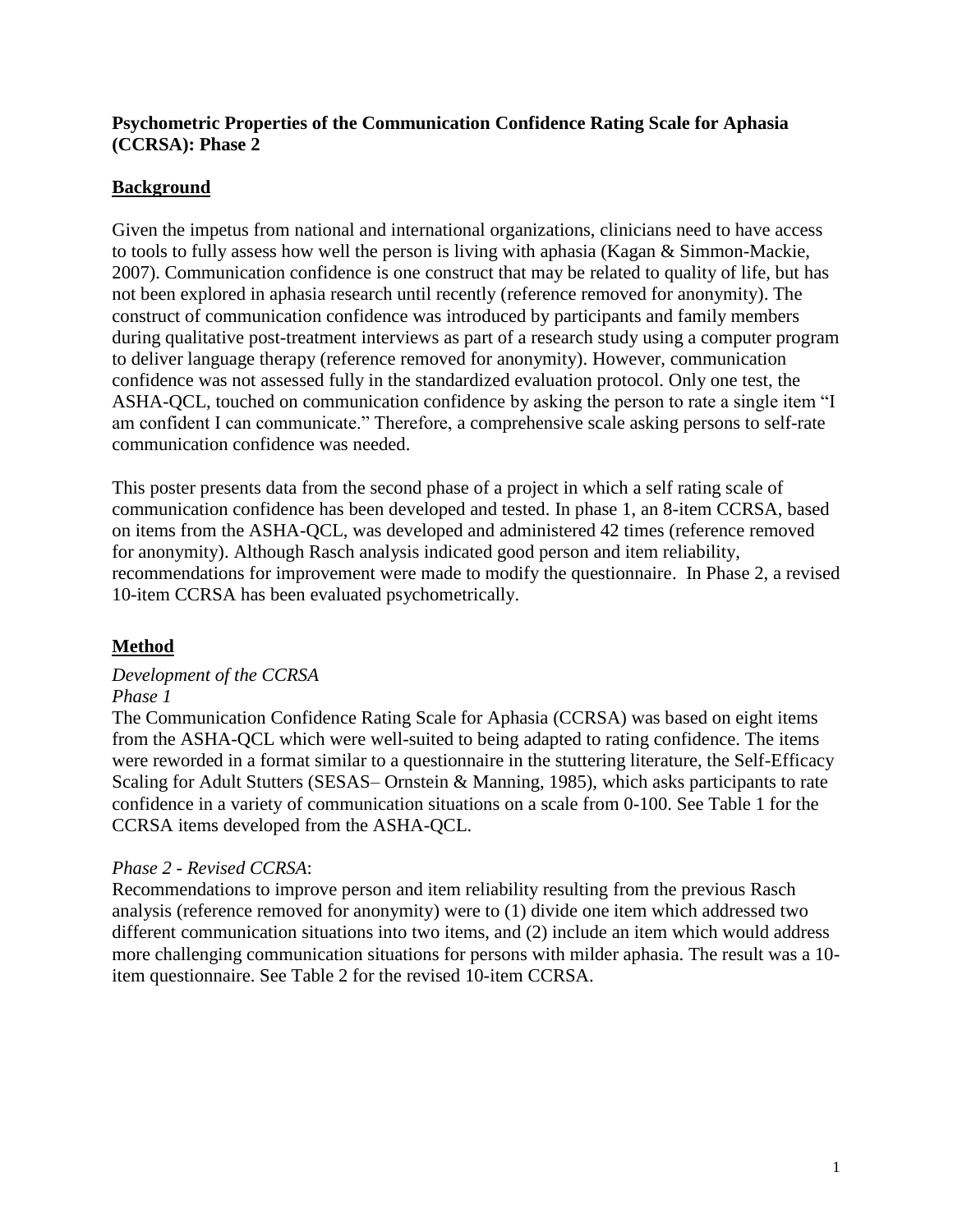The following is an example from the CCRSA:

|                          |                               | Trow comment are you about your ability to tain with people. |           |       |    |  |       |    |    |      |
|--------------------------|-------------------------------|--------------------------------------------------------------|-----------|-------|----|--|-------|----|----|------|
| $\vert 0 \vert$          |                               | 10 20                                                        |           | 30 40 | 50 |  | 60 70 | 80 | 90 | 100  |
|                          | $\mathbf{1}$ and $\mathbf{1}$ |                                                              |           |       |    |  |       |    |    |      |
| <b>Not</b><br>Moderately |                               |                                                              |           |       |    |  |       |    |    | Very |
| Confident                |                               |                                                              | Confident |       |    |  |       |    |    |      |

# **How confident are you about your ability to talk with people?**

### *Subjects*

The CCRSA was administered to 75 male and 19 female PWAs. Seventy were Caucasian, 12 were African American, 9 were Hispanic, and 3 were Asian. Eighty-nine PWAs were right handed prior to their stroke, and five were left handed. Participant's severity of aphasia was determined by WAB-AQ scores which ranged from 10.9 to 94.9 with a mean of 56.8 (SD=23.48). Seventy-two PWAs presented with non-fluent aphasia and 22 with fluent aphasia. Mean age at time of administration was 57.9 years (SD=10.9; range=23.8 to 75.3). The average time post-onset to date of administration was 40 months (SD=48.6; range=2.3 to 190.4). Mean education level was 16.1 years (SD=3.37; range=10 to 23 years).

## *Administration*

Participants completed the CCRSA as part of a research protocol or as participants in community aphasia groups. All subjects completed the CCRSA within one week of WAB-AQ testing. Questions were read aloud by a speech-language pathologist at the same time as the PWAs were able to see the questions and the rating scale in front of them.

# **Results**

The mean score of the 94 administrations was 64.5/100 (SD=17.48; range=21-99). The interquartile range was 55 to 77.9. PWAs in the  $1<sup>st</sup>$  quartile had a mean WAB AQ of 44.63 (SD=21.92) versus a mean WAB AQ of 65.31 (SD=25.8) for PWAs in the  $4<sup>th</sup>$  quartile. Therefore, severity of aphasia may impact a person's communication confidence. Because the CCRSA uses an ordinal rating scale, Rasch analysis is underway to provide additional information about person-item difficulty and fit (Rasch, 1960; Linacre, 2008; Wright & Masters, 1982).

### **Discussion and Conclusions**

Communication confidence is not typically assessed in formal aphasia evaluations and may be an important construct to explore. Preliminary results from statistical analysis of the CCRSA suggest that it is a potentially useful tool to evaluate communication confidence in persons with aphasia. Data collected from 94 administrations indicate severity of aphasia may impact perceived communication confidence. Generally, persons with more severe aphasia, as indicated by lower WAB-AQ scores, demonstrated lower communication confidence ratings. However, some individuals with relatively mild aphasia also demonstrated decreased confidence in communicating. The CCRSA may be one way to identify communication situations that are challenging to the PWA which then be addressed in a therapeutic setting.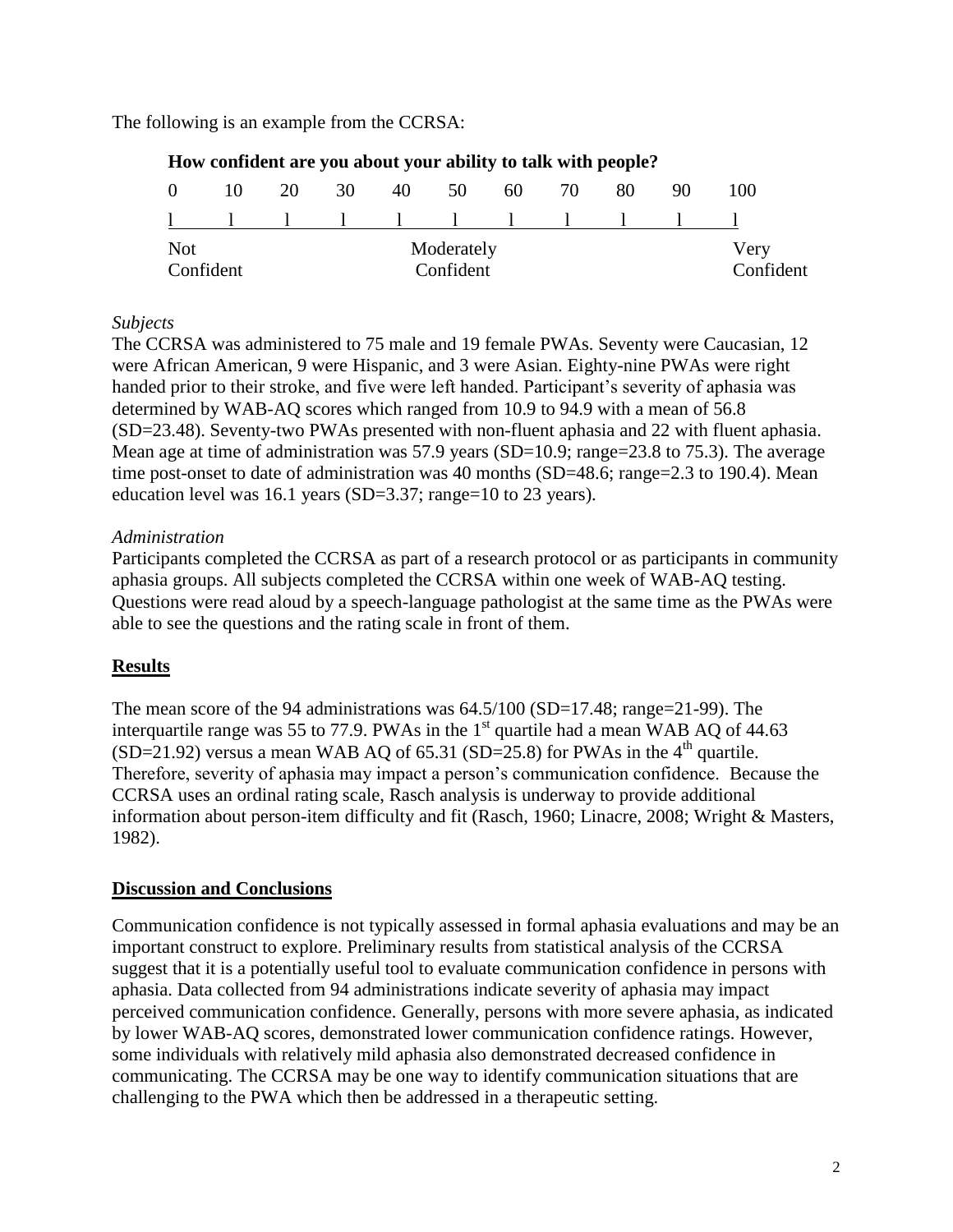#### **Research Implications**

Communication confidence is an important construct to assess. Severity of aphasia may impact a person's confidence in communicating in different situations; however, there may be other factors that impact communication confidence, and this requires further exploration. Although Rasch analysis provides information about person-item difficulty and fit, future evaluation of the psychometric properties of the CCRSA should focus on internal and external validity and interand intra-rater reliability.

Funding for the study was provided by US Department of Education, National Institute on Disability and Rehabilitation Research through Grant # H133G060055 and Grant # H133B031127 (Rehabilitation Research and Training Center on Technology Promoting Integration for Stroke Survivors: Overcoming Societal Barriers).

#### **References**

- Chapey R, Duchan JF, Elman RJ, Garcia LJ, Kagan A, Lyon J, Simmons-Mackie, N. Life Participation Approach to Aphasia: A Statement of Values for the Future. Retrieved April 5, 2009: American Speech-Language and Hearing Association website: <http://www.asha.org/public/speech/disorders/LPAA.htm>
- Kagan A, Simmons-Mackie N. Beginning with the end: Outcome-driven assessment and intervention with life participation in mind. *Top Lang Disorders.* 2007;4:309-317.
- Linacre, J.M. Winsteps version 3.65.0 4/3/2008, PO Box 811322, Chicago IL 60681-1322, USA.
- Ornstein, A.F., and Manning, W.H. (1985). Self-Efficacy Scaling by Adult Stutters. *Journal of Communication Disorders.* 18(1985). 313-320.
- Rasch, G. (1960). Probabilistic models for some intelligence and attainment tests. Copenhagen: Danmarks Paedogogiske Institut 1960 (Chicago: University of Chicago Press 1980).
- Wright, B. D. & Masters, G. (1982). *Rating scale analysis: Rasch measurement*. Chicago: MESA Press.